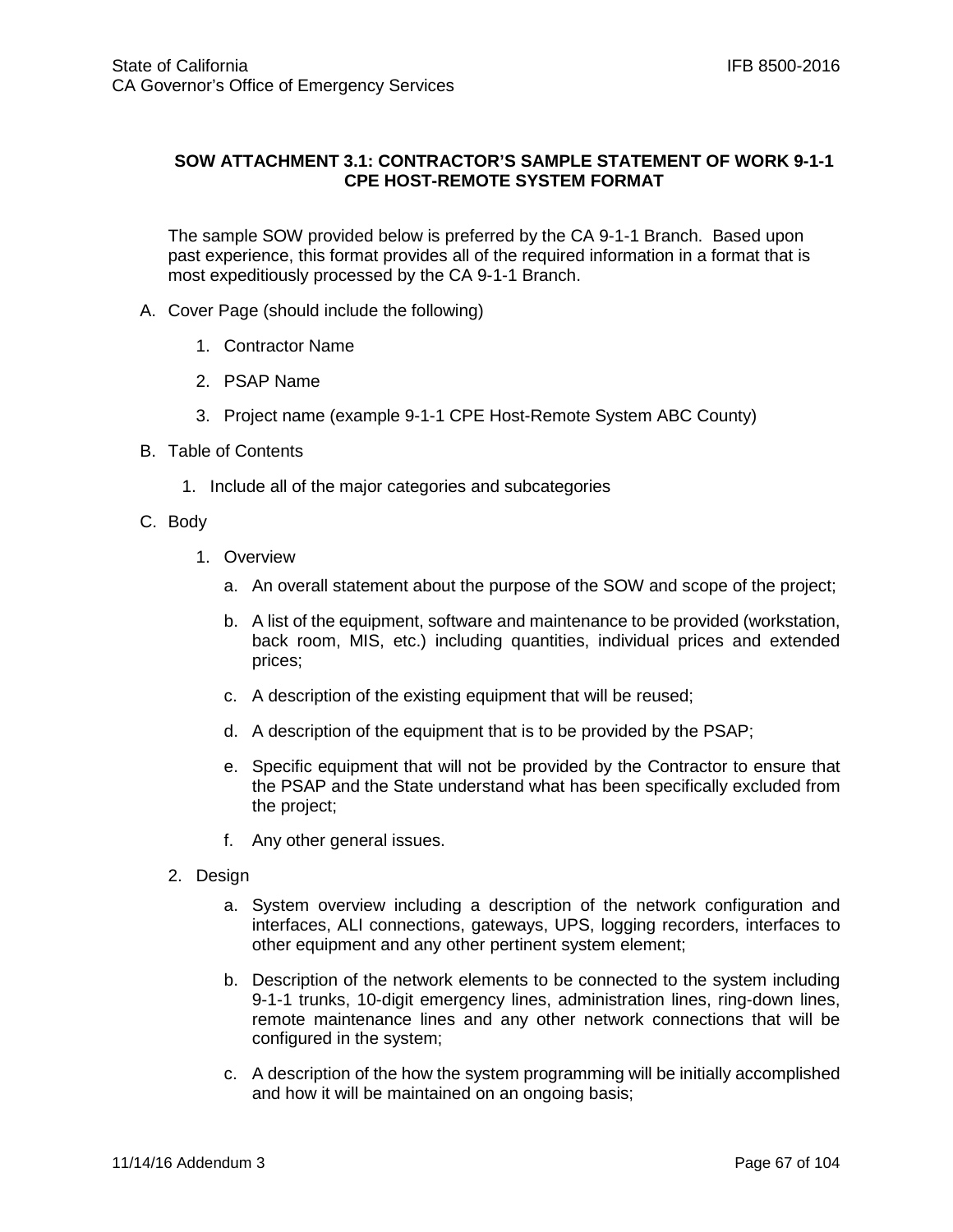- d. Integration Requirements to other equipment such as CAD, radio, and clock syncing equipment;
- e. Building modifications that the PSAP will have to make to accommodate the new or updated system.
- 3. Change Requests
	- a. A description of how changes to the SOW will be managed by the PSAP and the Contractor including identifying the authorized representatives that can approve changes and the specific process that will be followed to approve changes.
- 4. Acceptance Testing
	- a. An Acceptance Test Plan with a clear description of the acceptance testing process that is consistent with the Contract Requirements including the System Acceptance and Authorization Checklist;
	- b. A description of how MACs are handled once Acceptance has been signed off by the authorized PSAP representative.
- 5. Names of Responsible Parties and Contact Information
	- a. Names and contact information of all the responsible parties from the Contractor, PSAP and the CA 9-1-1 Branch.
- 6. Responsibilities
	- a. Contractor's responsibilities;
	- b. PSAP responsibilities including a pre-installation checklist;
	- c. CA 9-1-1 Branch responsibilities.
- 7. Revised PSAP Profile (with a copy to the CA 9-1-1 Branch MIS statewide provider);
- 8. Installation Schedule
	- a. List of key dates beginning with the funding approval date from the CA 9-1-1 Branch;
	- b. Include equipment order date, delivery date, site readiness by PSAP date, programming freeze date, beginning of installation date, system in-service date, anticipated PSAP acceptance date and any other dates pertinent to the success of the project.
- 9. Warranty Provisions
	- a. Acknowledgement of the terms of the warranty provisions of the Contract.
- 10. Maintenance Plan
	- a. On-site and remote maintenance processes;
	- b. Description of how preventive maintenance will be provided;
	- c. Description of how remedial maintenance will be provided, including response times for major and minor outages;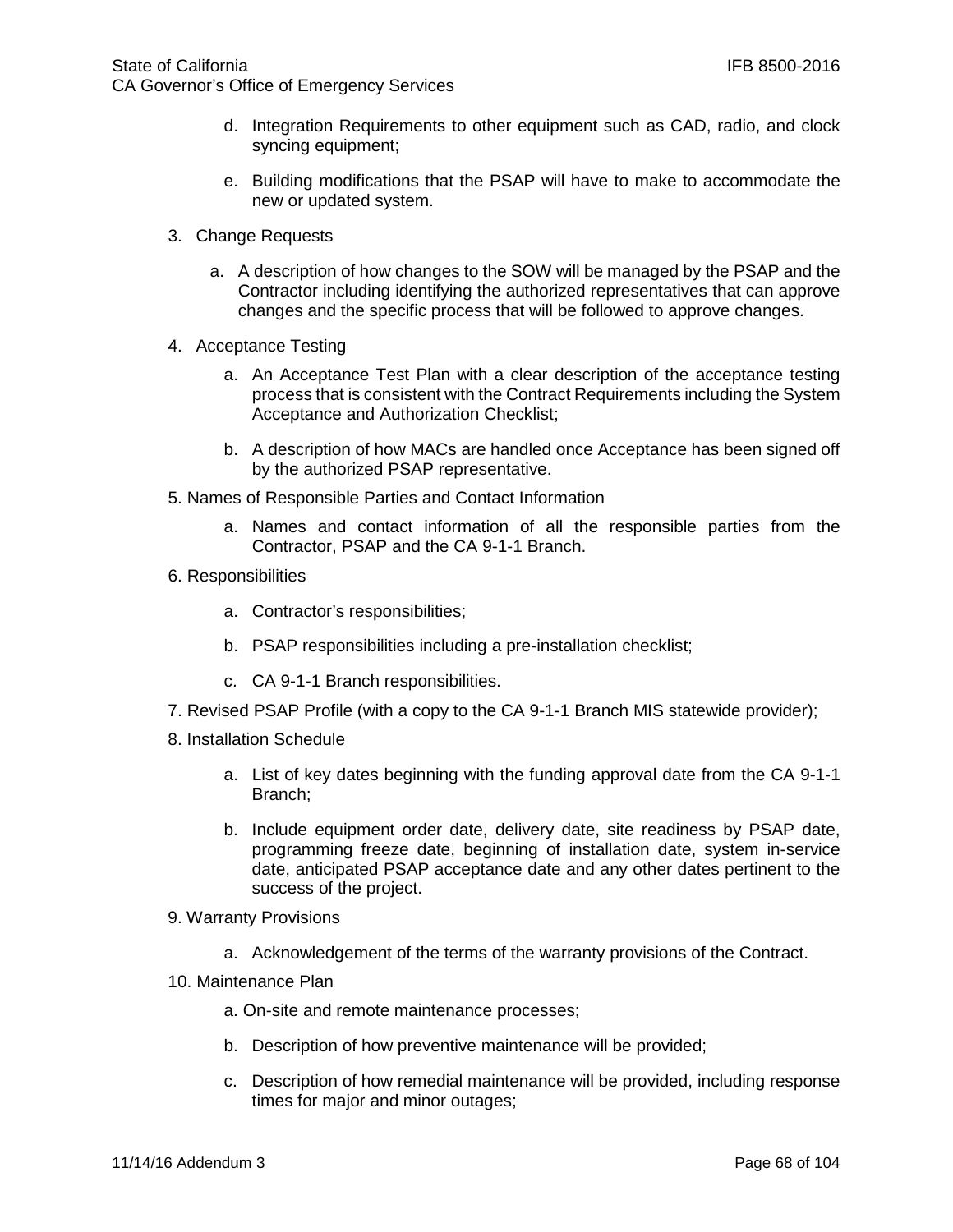- d. Description of the Minimum level of technical expertise that the maintenance technicians will have;
- e. Contact numbers to report trouble and the hours of availability for the contact center;
- f. A description of what is not covered in the maintenance plan and how those situations will be handled by the Contractor.
- 11. Training
	- a. A Training Plan that includes the following:
	- b. A description of the training that will be provided to the PSAP management staff,

Telecommunicators and PSAP technical support personnel;

- c. Description of the user manuals that will be provided by the Contractor;
- d. Description of the technical service manuals that will be provided by the Contractor.
- 12. SOW Approval
	- a. A sign-off page for the authorized PSAP representative to acknowledge concurrence with the content of the SOW.
- 13. Appendices
	- i. Site Certification Document

The document that describes the building and environmental changes that the PSAP must make to accommodate the new or updated system;

ii. Floor Plan

Diagrams of the room where the workstations will be installed and the telephone facilities room at the PSAP;

iii. Pricing and Terms

A copy of the detailed quote from the Contractor for the project that includes specific part numbers from the multiple award contract, quantities, and maintenance costs;

iv. Forms

Samples of the forms that will be used for the project such as change request forms, issue communications forms and any other applicable forms;

v. Systems Acceptance and Authorization Checklist

A copy of the System Acceptance and Authorization Checklist (SOW Attachment 4.1) to be completed and signed by the authorized PSAP representative upon acceptance. The